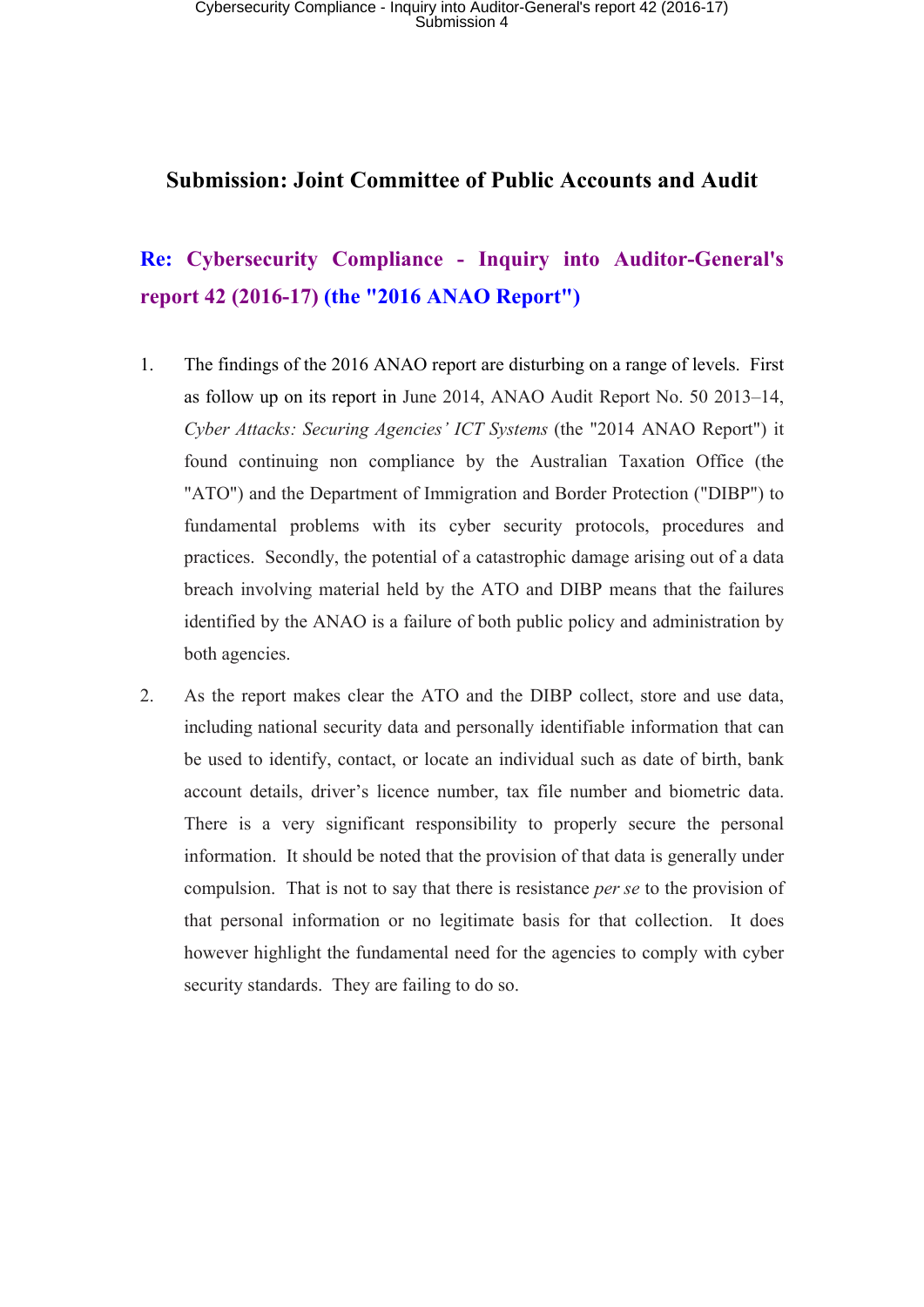### **Cultural issues highlighted in the 2016 ANAO Report**

3. The ANAO made it clear that it measured the performance of the agencies against particular benchmarks, that Top Four mitigation strategies in the *Australian Government Information Security Manual<sup>1</sup>* and evidence of cyber resilience being described as:

> " establishing a sound ICT general controls framework<sup>5</sup> and effectively implementing the Top Four mitigation strategies."

- 4. It should be noted that cyber resilience is the beginning not the end of properly compliance with an agencies obligations. The agencies must comply with the Australian Privacy Principles under the Privacy Act 1988. It is clear from this report that neither the ATO or the DIBP are doing so. The Privacy Commissioner should investigate and require them to enter into enforceable undertakings.
- 5. The underlying context in the 2016 ANAO report is that the review is undertaken with reference to action taken since the 2014 ANAO report. The JCPAA published its report in March 2015 and recommended that the seven entities achieve full compliance with the Top Four mitigation strategies as soon as possible. This was followed up by the Committee recommending, in March 2015, a follow-up audit, as well as undertaking regular audits of Commonwealth entities' compliance with the Top Four mitigation strategies. Even with this ample warning the ATO and DIBP was found seriously wanting. Although they say different in their response to the 2016 ANAO Report the inference that can be drawn from their actions is that these agencies do not place a high enough priority on cyber security and, more importantly, see little real consequence in maintaining the appropriate standards. That is a concern. Where there is no incentive to comply an organisation will likely not comply to the full extent, even with the best intentions.
- 6. The methodology adopted by the ANAO was entirely appropriate but it is however only a starting point for a proper review of cyber security. It does not highlight what is clearly a bigger problem within the ATO and DIBP, their culture. There is a cultural problem in those agencies when dealing with privacy in general and cyber security in particular. Not only did those agencies

 $\overline{a}$ <sup>1</sup> Paragraphs 6  $\&$  7 of the 2016 Report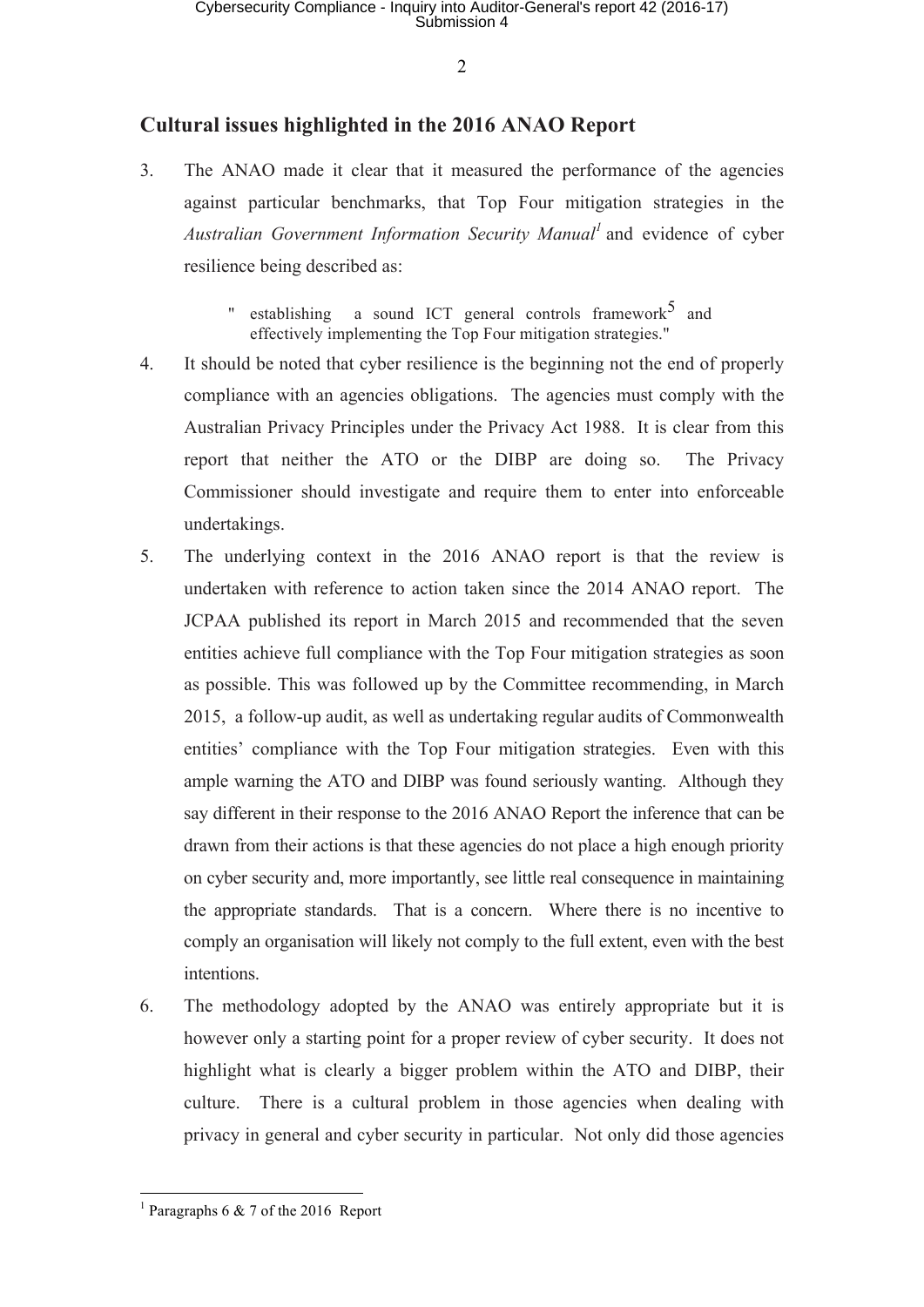## Cybersecurity Compliance - Inquiry into Auditor-General's report 42 (2016-17) Submission 4

3

not address the problems identified at least 18 months previously but what they did was last minute and incomplete.

- 7. The poor culture is evidenced by:
	- (a) the DIBP having an application whitelisting strategy but then deviating from it<sup>2</sup>;
	- (b) the ATO developing an application whitelisting strategy "..during the course of this audit."<sup>3</sup> This is an almost undergraduate response to a significant problem. For the ATO to only address a mandatory obligation involving cyber security when the auditors are in the building is dangerously irresponsible. That bespeaks a lack of seriousness to one of its fundamental, if somewhat tedious and technical, obligations. It also demonstrates that cyber security is not ingrained into the culture of the agency. In that environment there is always something else to do;
	- (c) neither the DIBP or the ATO meeting their obligations in ensuring that service provider contract arrangements did not align with the Top Four mitigation strategies. That is not a matter of inability to do so but poor prioratising;
	- (d) both the ATO and the DI Border Protection did not effectively use their internal assurance processes to validate service provider's performance self-assessments. This is a recipe for disaster. Service providers, with poor privacy and cyber security practices, are notorious for being portals for hackers;
	- (e) both the ATO and the DIBP had insufficient protection against cyber attacks from external sources. That is a fundamental flaw. Given that data held by agencies are high value targets by overseas governments that is a major cause for concern. In 2015 the US Governments Office of Personnel Management was hacked and the personal information of 21.5 million people were stolen<sup>4</sup>. The investigation pointed to an overseas power being involved. Such data is not only valuable to steal identities

 $<sup>2</sup>$  Ibid at paragraph 12</sup>

<sup>&</sup>lt;sup>3</sup> Ibid at paragraph 12

<sup>4</sup> ABC News Report US government data breach: 21.5 million job seekers' social security numbers taken by hackers http://www.abc.net.au/news/2015-07-10/social-security-numbers-taken-in-us-government-databreach/6609082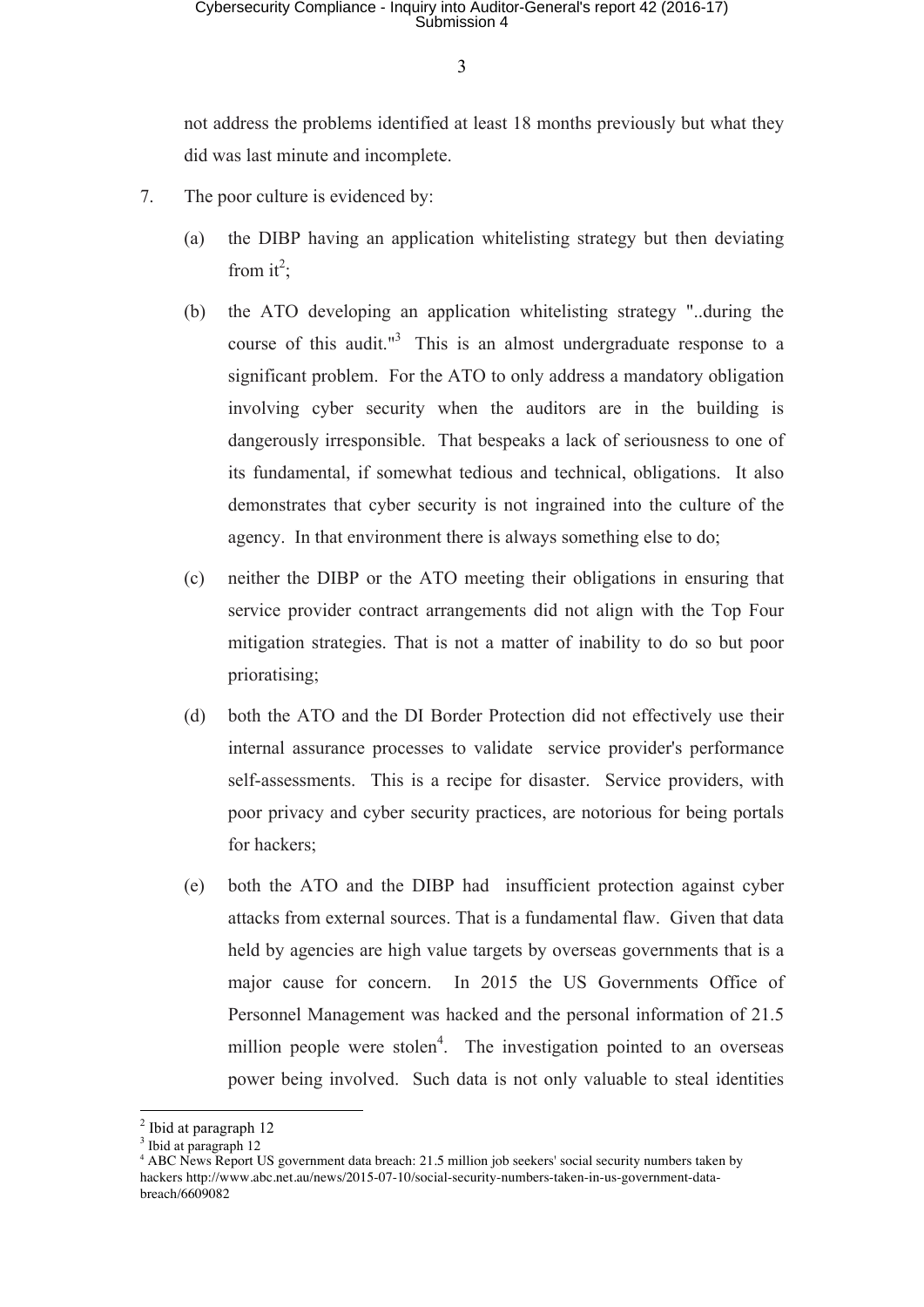for profit but provides security services valuable information in compromising individuals as well as, through data matching, uncovering operatives working under aliases. For those in the witness protection, involved in covert operations or generally requiring some anonymity this is a significant issue;

- (f) the specific instances of shortcomings,  $5$  being application whitelisting controls not covering all desktops and servers, systems excluded from regular security patching or security patches being delayed and outside recommended timeframes outdated software on desktops are all basic mistakes which highlight a lack of system and control over the use of equipment; and
- (g) poor management of privileged access is a critical problem because it can subvert all the good work that can be done through technical processes and up to date software protection. It is the human element that is often the more vulnerable part of any cyber security operation. The misuse of privileged access increases over time where privacy and cyber security is not given a high priority. While the described policies and procedures<sup>6</sup> adopted by the agencies were reasonable, as far as they went, that means very little in practice if the will to enforce those practices and procedures are not present. And the will comes from a viable security culture. In my experience where the cyber security culture is poor privileged access is used as a short cut to "get things done." The short cut becomes the *de facto* policy. Often times poor culture gives rise to an attitude that a privileged access processes hinder rather than help and are for show. With that mindset it is quite easy to ignore the processes.
- 8. The ANAO's finding<sup>7</sup> that:
	- The ANAO has assessed a total of 11 entities and found that only three entities were compliant with the Top Four mitigation strategies."

 is damning but not particularly surprising. It is probably better than would be expected in the private sector, where the standards are generally poor and often times totally inadequate. The reason for this poor rate of compliance is that there are few consequences for a failure to meet the appropriate standards. The

<sup>5</sup> 2016 ANAO Report at paragraph 2.5

 $^6$  2016 ANAO Report at paragraph 2.20<br>  $^7$  Ibid at paragraph 3.18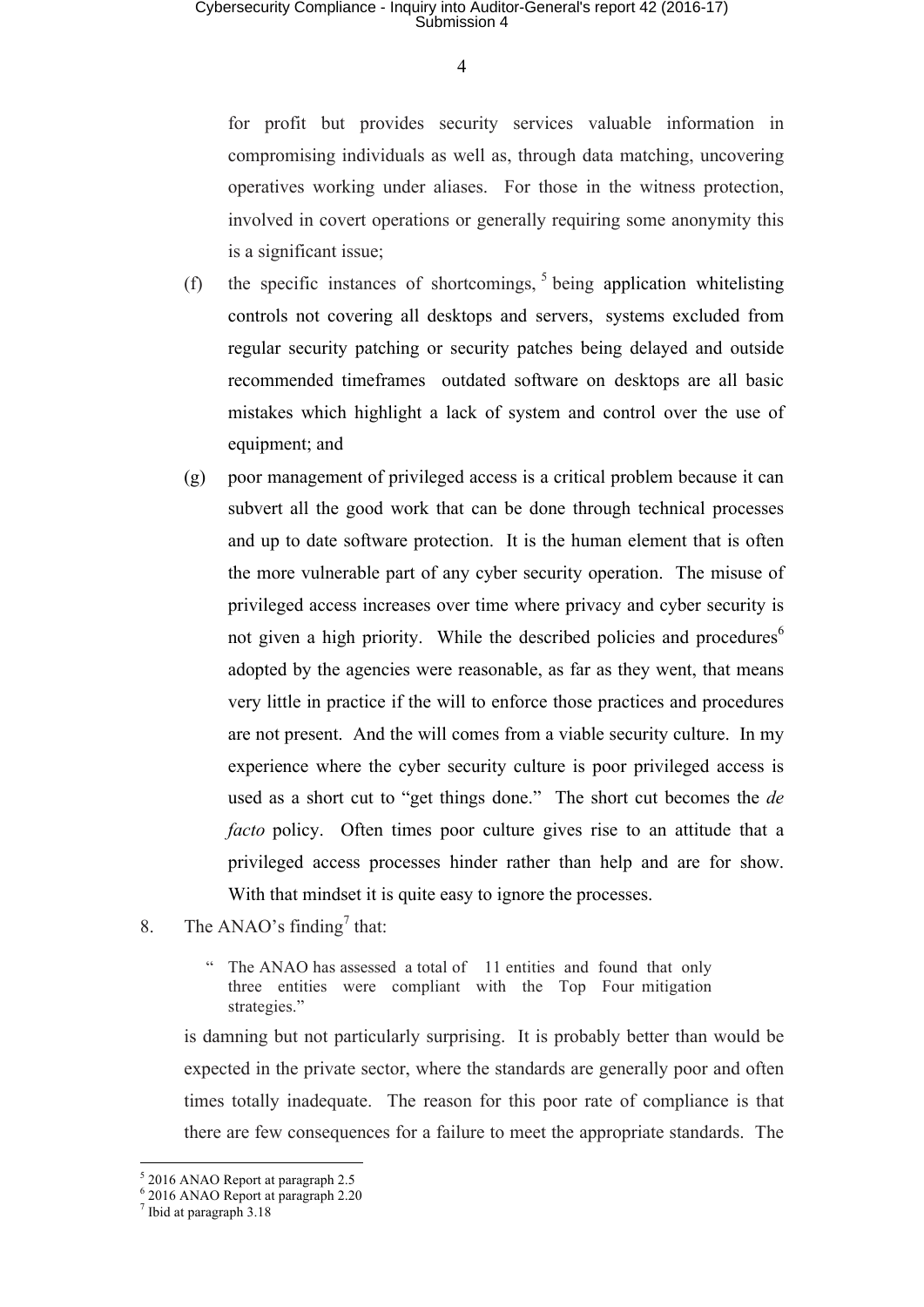risk of enforcement action is slim. The consequences in the event of any action being taken negligible when compared to the quite severe penalties for similar breaches in the United Kingdom or even in the United States, where there Federal Trade Commission has proven to be a very tough and effective regulator where it has the jurisdiction to act.

- 9. The ANAO is correct in posing the question as to whether the entities are prioritizing cyber resilience. The answer must be no. The ANAO's conclusion<sup>8</sup> that:
	- " To progress towards cyber resilience entities need to improve their governance arrangements and prioritise cybersecurity."

 is accurate. There is, however, no real incentive to do so. It requires time, effort and probably more money. It certainly requires a change in cultural outlook. With a (always) limited budget and a constantly demanding schedule there are always different projects to put time, effort and money into when it is well understood in the cyber security community and amongst lawyers that the Privacy Commissioner is prone to talk, but only occasion, more than act, hardly at all. There is often the view that because there has not been a data breach the current state of play is adequate. There is also a reluctance to change the way things have been done in the past. Privacy protocols and procedures are often seen as more work that adds to an already busy schedule.

#### **Action required**

- 10. While cybersecurity has been announced as a is a strategic priority for the Australian Government and various initiatives have been taken there remains a fundamental lack of follow through in the form of adequate legislation and, more importantly, regulation and enforcement of what legislation there is<sup>9</sup>. The public policy problem that has developed is that Governments over the last 30 years have established the bare minimum regulatory framework, primarily the *Privacy* Act 1988.
- 11. The Privacy Commissioner has been, in the main, a timid regulator. Sometimes this has been because the office is poorly resourced. But the problem runs

<sup>8</sup> 2016 ANAO Report at paragraph 3.23

<sup>9</sup> 2016 ANAO Report at paragraph 19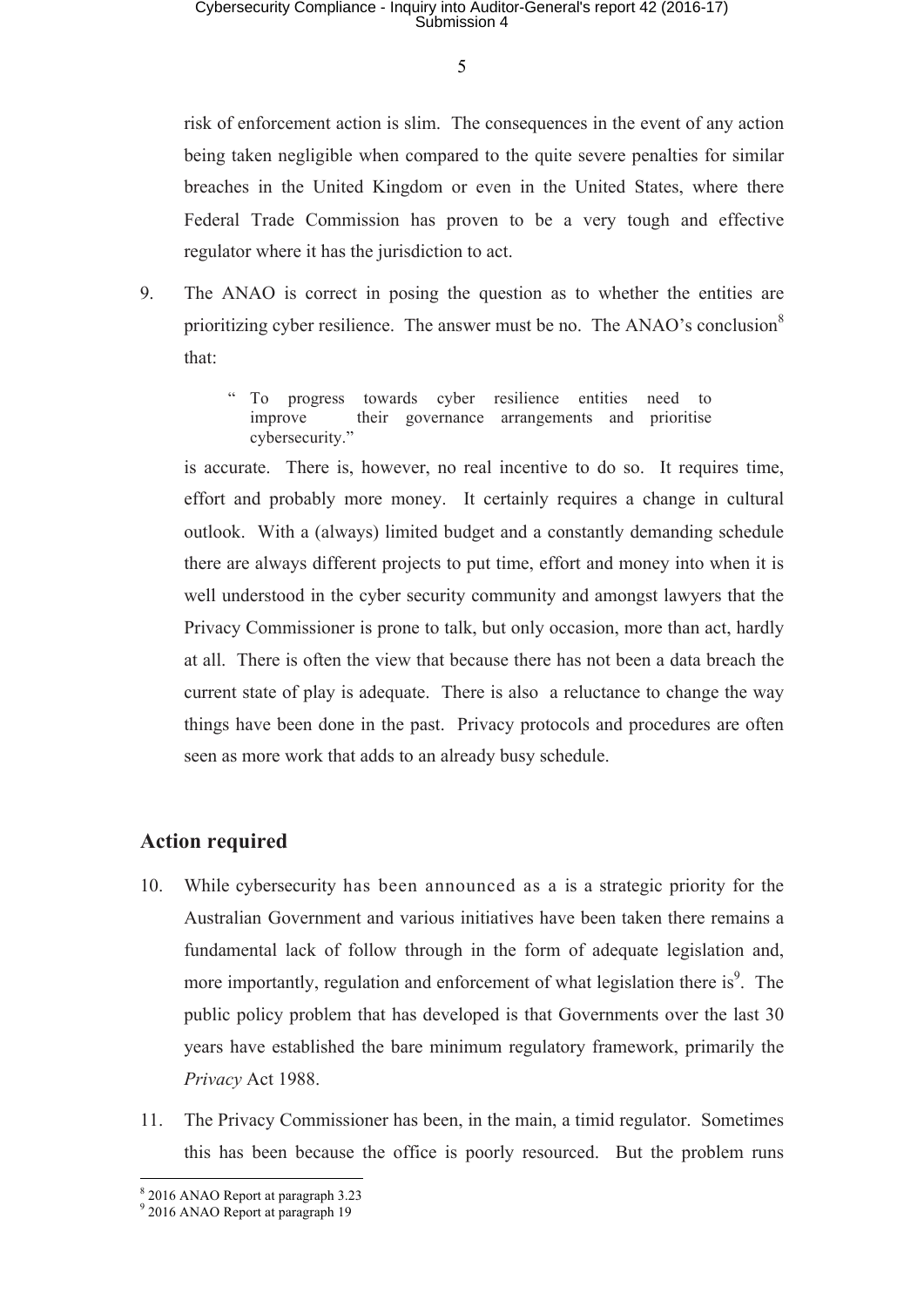### Cybersecurity Compliance - Inquiry into Auditor-General's report 42 (2016-17) Submission 4

6

deeper. The office has always been a tentative regulator, even when funding has been reasonable. It has erroneously focused on education over enforcement to an extreme degree. Educate till you nauseate seems to be the office mantra. It is necessary to do both. The Australian Securities and Investment Commission in the area of Corporate Governance and the Australian Competition and Consumer Commission in the area of consumer protection have shown that a combination of education and enforcement is necessary to properly regulate. The enforcement should be public and on occasion high profile so that those who are non-compliant will have an incentive to change their ways. The Privacy Commissioner has had the powers of injunctive relief since the *Privacy* Act was enacted in 1988. This provision has been used once. That is not because Australian businesses and government are conscientious in the privacy field.

- 12. Since 2014 the Privacy Commissioner has had the power to bring civil penalty proceedings. He had not done so. The terms of the enforceable undertakings he has entered into have been weak by international standards and almost invariably entered into by self-reporting by a party which has suffered a data breach. The awards made under determinations have been risible and provide no deterrence to malefactors.
- 13. Without adequate and prompt enforcement the privacy and cyber security culture will remain poor. The consequences of such a poor culture will grow with time as more government activities are conducted on line and the internet of things becomes ubiquitous. Poor cyber security practices by agencies but also third party contractors who do work with or for the agencies will continue to pose a real and present threat to the personal information of Australian citizens and potentially effect the operation of Government.
- 14. Until the Privacy Commissioner is properly resourced but also staffed by those officers who are more serious about enforcing the legislation there will remain a poor cyber security culture and a culture of impunity.
- 15. It is also important for agencies to review their operations and implement Privacy By Design in their systems. Privacy By Design ("PbD") should be a core policy to underpin information and privacy management in the Public Sector. PbD is a methodology that enables privacy to be "built in" to the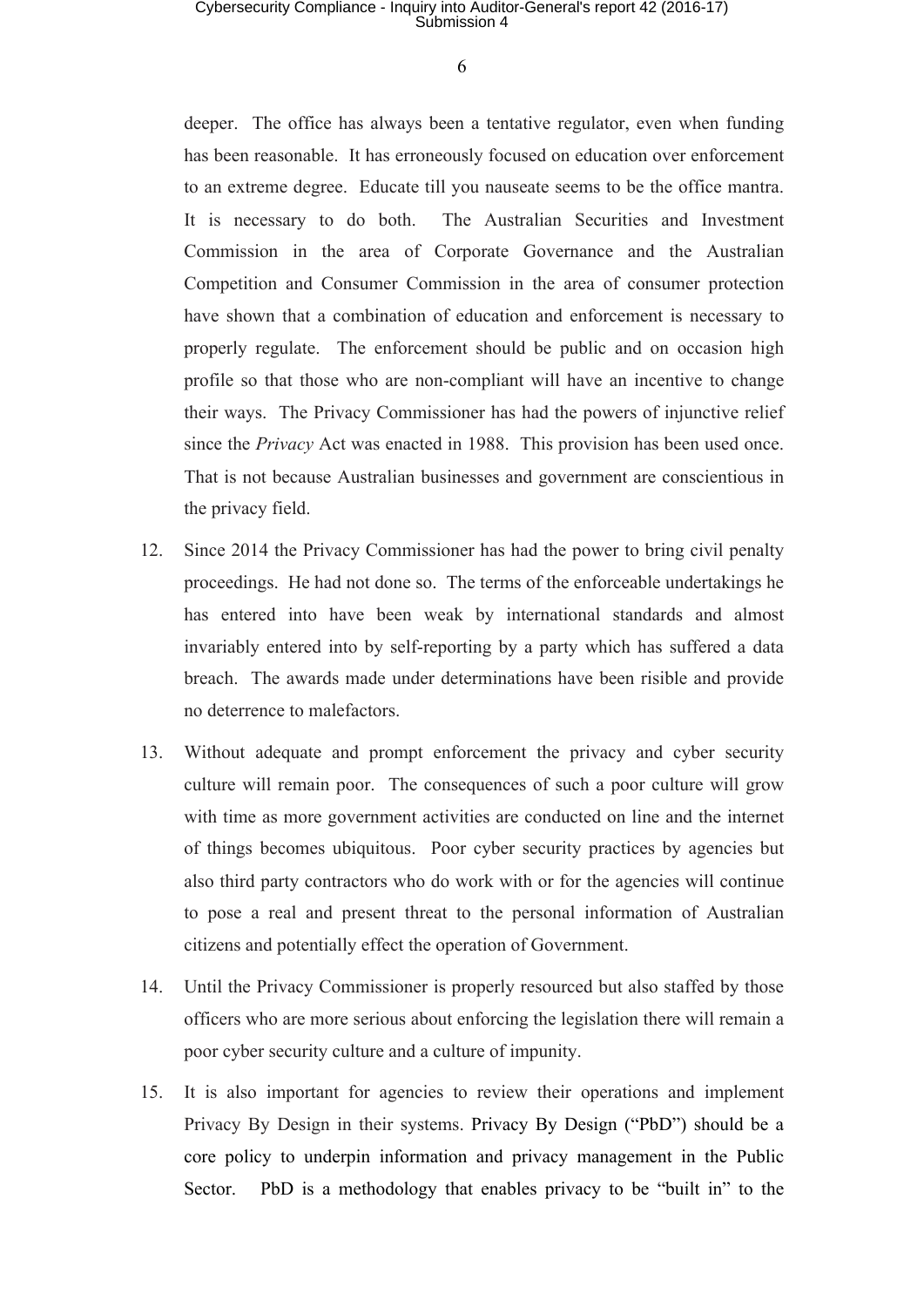design and architecture of information systems, business processes and networked infrastructure. It aims to ensure that privacy is considered before, at the start of and throughout the development and implementation of initiatives that involve the collection and handling of personal information. It involves a level of intentionality regarding privacy management that marks a genuine departure from common place ad hoc approaches to privacy.

- 16. PbD is a set of seven principles that the Information and Privacy Commissioner of Ontario, Canada, developed during the 1990s, which became a globally recognised framework for the protection of privacy. Through it privacy is embedded into the design specifications of information technologies, organizational practices, and networked system architectures.<sup>10</sup>
- 17. The seven principles of PbD:
	- 1. **Proactive not Reactive**: The PbD approach attempts to anticipate and prevent privacy-invasive events before they happen.
	- 2. **Privacy as the Default Setting:** Ensuring that personal information is automatically protected in any given IT system or business practice, so that if an individual does nothing, their privacy still remains intact.
	- 3. **Privacy Embedded into Design:** Privacy should be embedded into the design and architecture of IT systems and business practices that are related to information handling.
	- 4. **Full Functionality Positive-Sum, not Zero-Sum:** PbD seeks to accommodate all legitimate interests and objectives in a "win-win" manner, balancing seemly opposing interests, such as security, privacy and the objectives for service delivery.
	- 5. **End-to-End Security Full Lifecycle Protection:** PbD extends throughout the entire lifecycle and all aspects of the information involved from start to finish.
	- 6. **Visibility and Transparency:** seeks to assure all stakeholders that component parts and operations remain visible and transparent, to users and providers alike.
	- 7. **Respect for User Privacy Keep it User-Centric:** Above all, it puts the interests of the individual at the forefront by offering such measures as strong privacy defaults, appropriate notice, and empowering user-friendly options.
- 18. If adopted at beginning of any proposal or development involving the collection, storage and use of personal information Pbd is a benefit as it ensures that privacy and cyber security risks are dealt with from the outset rather than remediated at the end of the process. By adopting PbD methodology personal information is respected and the agencies will be automatically compliant with

<sup>&</sup>lt;sup>10</sup> https://www.ipc.on.ca/privacy/protecting-personal-information/privacy-by-design/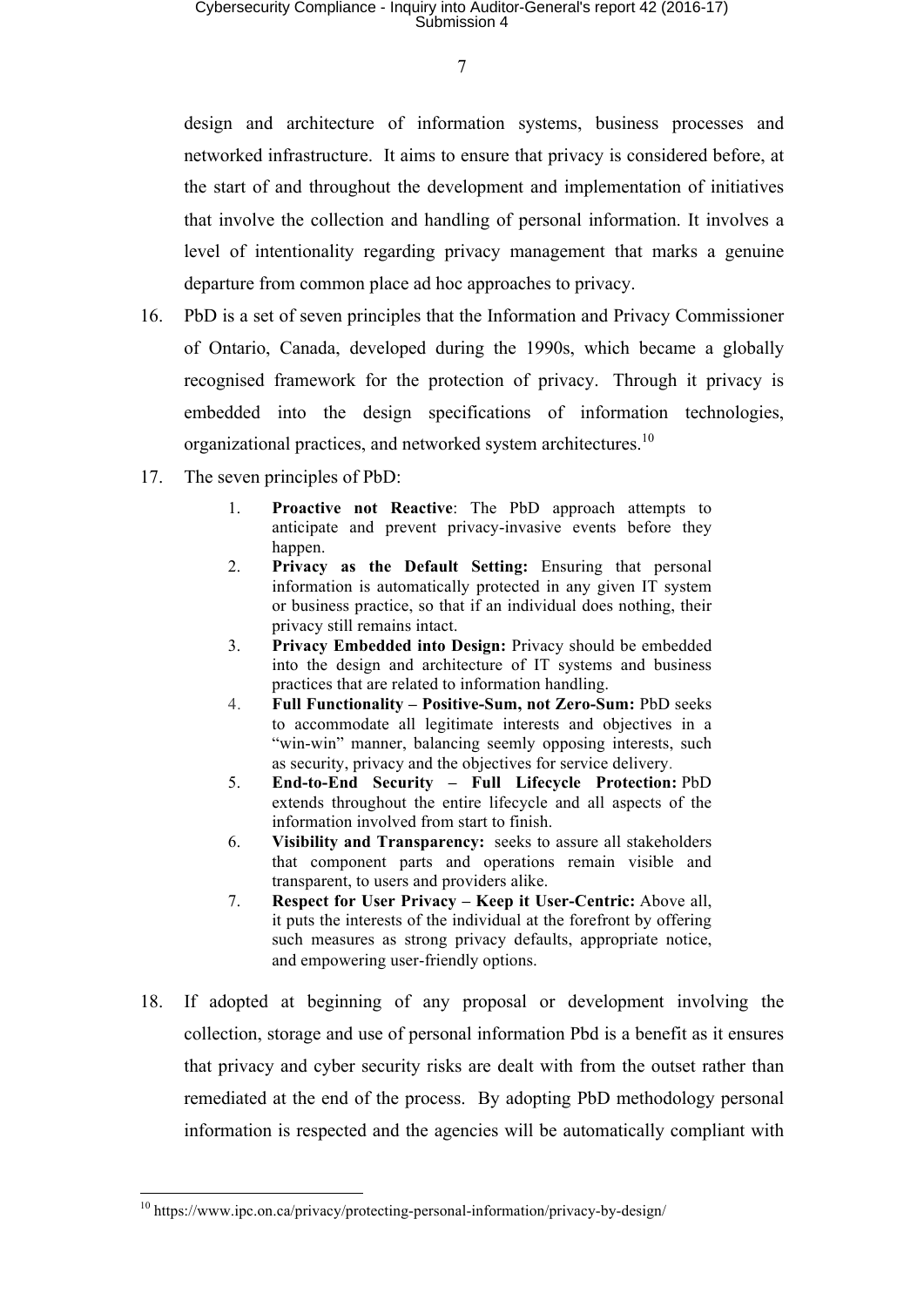privacy laws and their cyber security obligations. As PbD becomes woven into the everyday organizational practices it becomes business as usual.

- 19. The agencies should also use controls and tools, such as a privacy impact assessment (PIA) to support a formal risk analysis. Risk is always present in cyber security operations. It can seldom be entirely eliminated regardless of which controls are employed. As some type and degree of risk is likely to remain privacy risk assessment must be a continuous process rather than a one off event.
- 20. Similarly with technology and system development, cyber security and privacy needs to be included in the non-functional requirements of system design. Unfortunately for most systems evber security and privacy is seen as ancillary to the primary purpose of the system and is usually included only grudgingly for compliance purposes. That is both erroneous and short sighted. The inclusion of privacy protections facilitates core objectives to ensure personal information is being handled appropriately, it is being used for the purpose for which it was collected, accessed by authorised personnel only, it is protected from unauthorised disclosure, loss or destruction and it is securely retained.
- 21. It is important to review the governance structures covering the full life cycle of personal information from collection through to use, disclosure, protection and disposal; a secure information lifecycle management.

I am happy to expand upon the above at your convenience.

Peter A Clarke **Barrrister at Law**